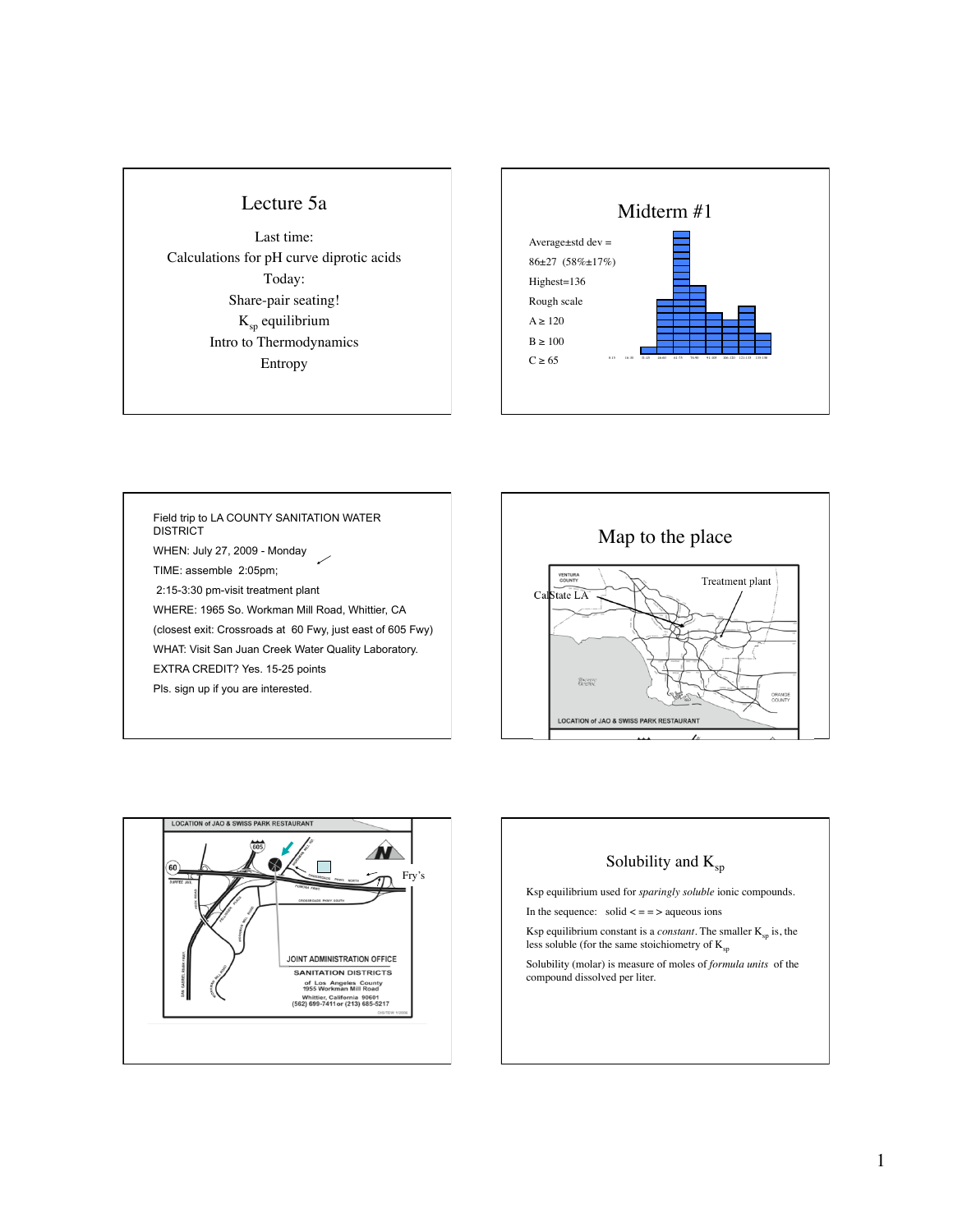

# $Q & K_{\text{sp}}$  determine if pptn occurs

Previous example:  $[Ag^+] = 2.6x10^{-17}$  and  $[S^2] = 1.3x10^{-17}M$ These are determined by  $K_{\text{sn}}$  and apply to *saturated* solutions If  $Q = [Ag^+]^2[S^2] > K_{sp}$  => supersaturated, precipitn occurs If  $Q \lt K_{\text{sp}}$  precipitation does not occur.

#### Sample problem: common ion

Suppose we add  $Ag_2S$  crystals to a 0.00025M AgNO<sub>3</sub> solution, what is the solubility of  $Ag_2S$ ? Start with  $K_{sp}$  equilibrium!

 $Ag_2S \leq s = 2Ag^+ + S^2 \text{ or } AgNO_3 \leq s \geq Ag^+ + NO_3$ ?  $0.00025 + 2s$ 

 $K_{sp} = [Ag^+]^2 [S^2] = 8x10^{-51} = (0.00025+2s)^2$  (s)  $\approx (0.00025)^2$  (s)  $s = 1.3x10^{-43}$  (compare to  $1.3x10^{-17}M$  in pure water) Here,  $pAg^+ = 42.90$  (compare to 16.90 in pure water).

Common ion effect decreases solubility

## Example: precipitation with 2 substances.  $BaSO_3$  and  $BaSO_4$ .

If you can precipitate 2 different substances in a solution, the first to precipitate will be the less soluble one.

Sample Problem: A solution contains  $0.100M$   $Na<sub>2</sub>SO<sub>4</sub>$  and 0.100M  $K_2SO_3$ . Upon addition of Ba<sup>2+</sup> ions to the solution, which will precipitate first? What percent of the ions will remain before the other ion starts to precipitate? (Ksp's:  $BaSO_4=1.1x10^{-10}$  and  $BaSO_3 = 8.0x10^{-7}$ 

Solution:

#### Solution to previous problem

Given:  $K_{sp}$ 's: BaSO<sub>4</sub>= 1.1x10<sup>-10</sup> and BaSO<sub>3</sub> = 8.0x10<sup>-7</sup>.

BaSO<sub>4</sub> ppts first since  $1.1x10^{-10} < 8.0x10^{-7}$ . 2nd question: What %  $SO_4$ <sup>2</sup> is ppted before other ion ppts? When does *BaSO<sub>3</sub>* form?

 $BaSO_3 \leq r = 5 Ba^{2+} + SO_3^{2-}$ : (s)(.100+s)  $\approx$  s(.100) = 8.0x10<sup>-7</sup>

 $s = 0.100+s$   $s = [Ba^{2+}] = 8.0x10^{-6}$ . Beyond that,

 $Q>K_{\rm sp}$  and BaSO<sub>3</sub> ppts. So what's SO<sub>4</sub><sup>2-</sup>?  $K_{sp} = 1.1 \times 10^{-10} = (8.0 \times 10^{-6}) [SO_4^2]$ 

 $\Rightarrow$ [SO<sub>4</sub><sup>2-</sup>] = (1.1x10<sup>-10</sup>)/(8.0x10<sup>-6</sup>) =1.4x10<sup>-5</sup>;

 $\Rightarrow$  %=(1.4x10<sup>-5</sup>M)(100%)/0.100M=0.014% free. 99.986% ppted.

# $K_f$  =formation constant

Formation of complex coordinate covalent compounds is described by  $K_f$  the formation constant. It is written as:

 $M^{2+} + nL^- \leq \frac{1}{2}$  =  $\frac{1}{2}$  ML<sub>n</sub><sup>2-n</sup> K<sub>f</sub> =  $\frac{[ML_n]}{[M][L]^n}$ 

Carefully note which side contains the complex.  $K_f$  usually large.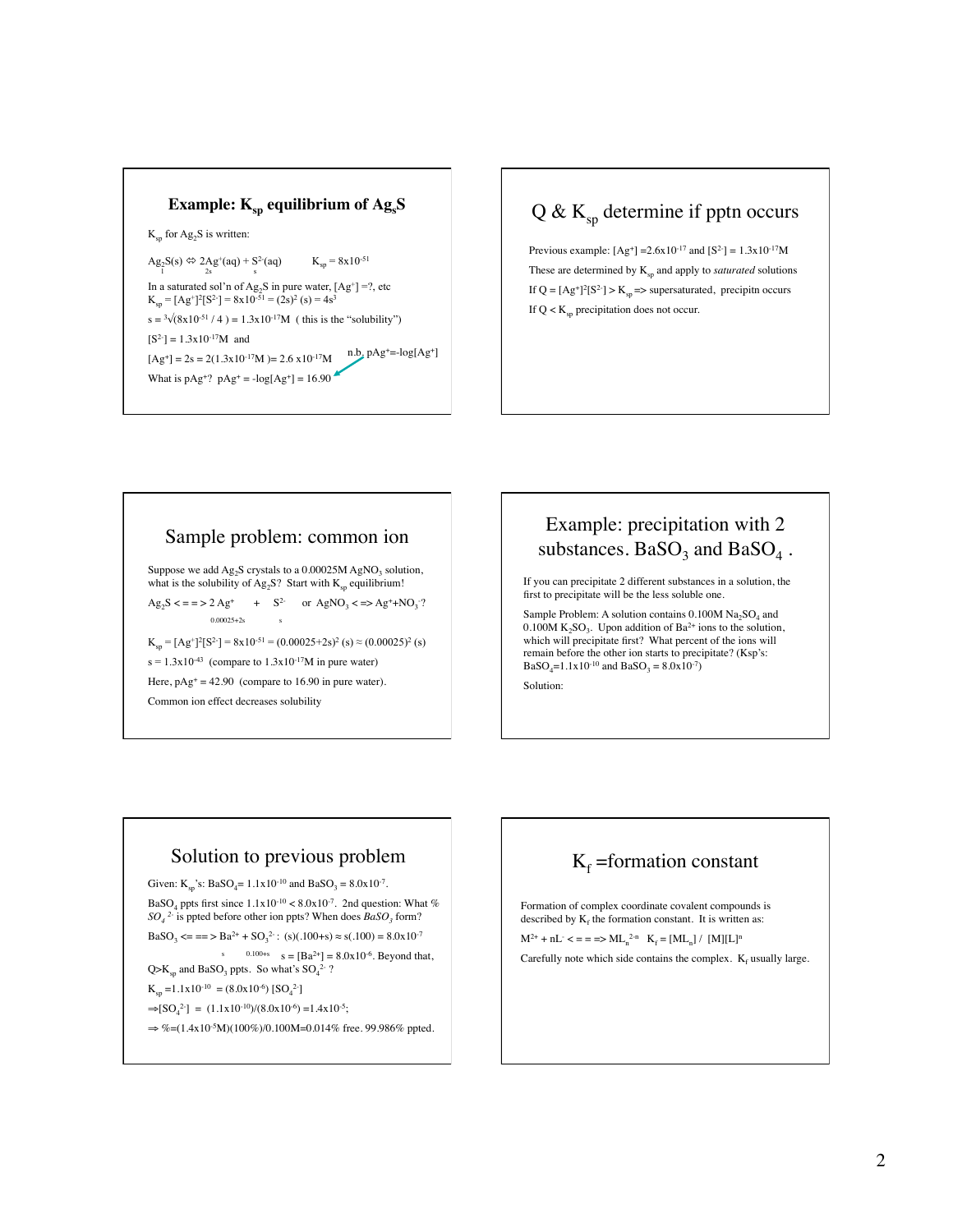# Example of  $K_f$  calculation

Consider the formation of copper tetraammine complex:  $Cu^{2+}(aq) + 4 NH_3$   $\rightarrow$   $[Cu(NH_3)_4^{2+}]$ ;  $K_f = 6.8 \times 10^{12}$ What is acting as a Lewis acid? Lewis base? What is the free  $Cu^{2+}$  concentration in a solution containing  $0.100$  M [Cu(NH<sub>3</sub>)<sub>4</sub><sup>2+</sup>] ? (use ICE):  $Cu^{2+}(aq) + 4 NH_3$   $\rightarrow$   $[Cu(NH_3)_4^{2+}]$  :  $(.100-x)/x(4x)^4 = 6.8x10^{12}$  $x \quad 4x \quad .100-x$  $256 \text{ x}^5 \approx (0.100)/6.8 \text{x} 10^{12} = 1.5 \text{x} 10^{-14}$ ;  $\text{x}^5 = 5.7 \text{ x} 10^{-17}$  $x=[Cu^{2+}]_{free}$  =5.6  $x10^{-4}$  M;  $pCu^{2+}$  = 3.25

## Chapter 18: Thermochemistry

We already know:

Enthalpy

Kinetic energy Conservation of energy

What is entropy? A measure of "disorder", the greater the disorder, the greater the entropy.

## Reactions: Reactant- or productfavored?

Describe the following:

- 1) Melting of ice to water at  $5^{\circ}$ C: H<sub>2</sub>O(s) <=> H<sub>2</sub>O(l)
- 2) Freezing of water to ice at 5°C
- 3) Dissolution of AgCl in 1M AgCl,  $K_{sp} = 1,8x10^{-10}$
- 4) Burning of paper at room temp and 1 atm.
- 5) Dissolving of sugar in water at room temperature.  $C_{12}H_{22}O_{11}(s)$ ->  $C_{12}H_{22}O_{11}(aq)$

# What determines direction of reaction?

(a) whichever disperses energy more!

(b) Whichever disperses matter more!

(c) (information): whichever randomizes information more

#### Entropy

Measuring the dispersal of energy: S, entropy:

concept of **entropy**: state of *disorder*

- \* dispersal of matter
- \* dispersal of energy
- \* dispersal of information
- Reactions occur toward greater overall entropy

## Comparing the entropy of substances

Which has greater entropy (assuming equal mass) Solid vs Liquid vs Gas Many small molecules vs one large molecule Pure liquid + a crystal solute vs a solution of solute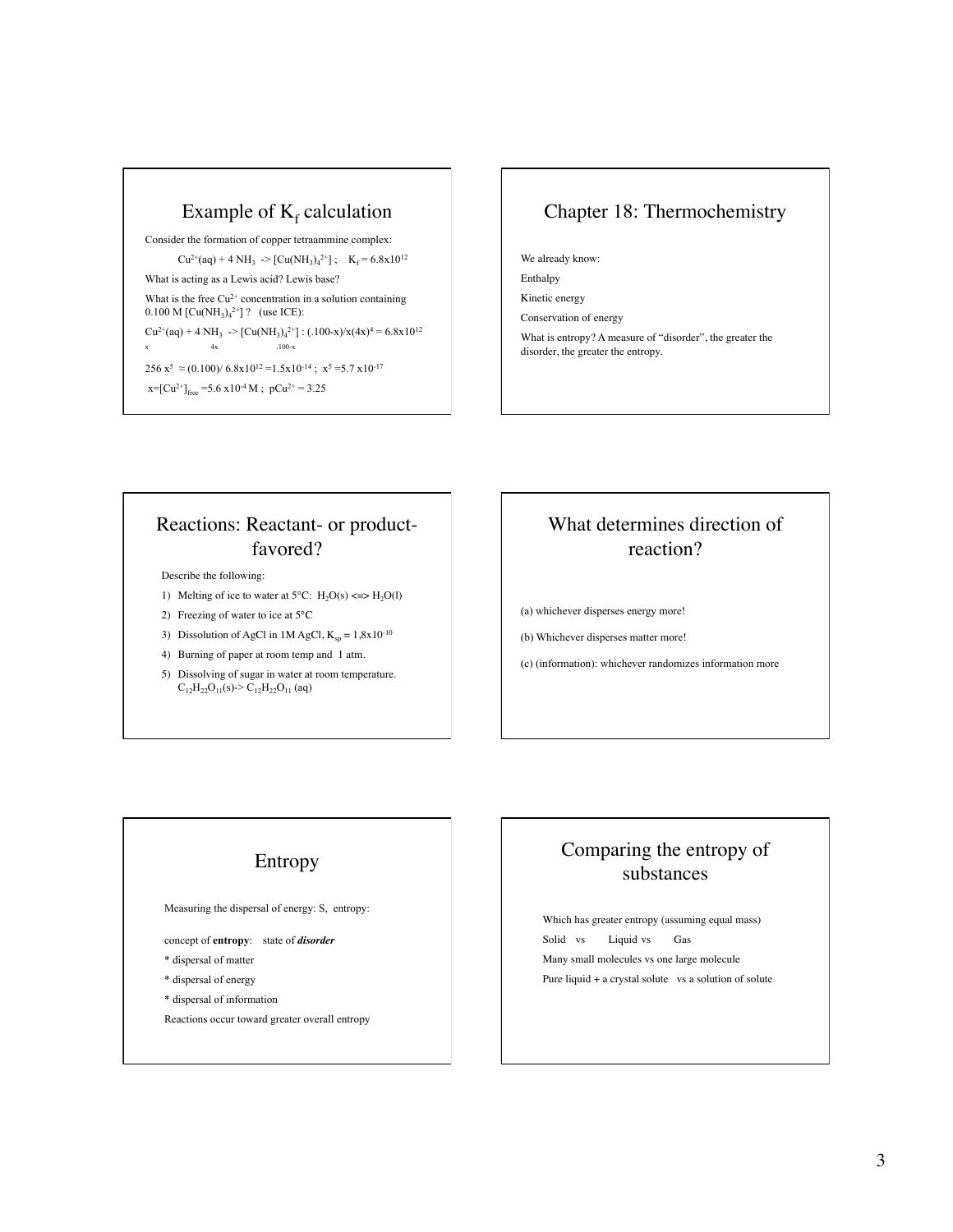### Calculating Entropy change,  $\Delta S$

Calculation of  $\Delta S$ :

 $\Delta S = S_f - S_i = Q_{rev}/T$ 

 $Q_{rev}$  = heat transferred

if  $\Delta S = 0$  for a rxn, it is reversible

if  $\Delta S > 0$  it is irreversible (spontaneous, product favored)

#### For product favored reactions: $\Delta S > 0$

 For a reaction to be spontaneous, to be product favored,  $\Delta S_{\text{universe}} > 0$  (irreversible reaction, product-favored) If  $\Delta S_{\text{univ}} = 0$  (reversible) If  $\Delta S_{\text{univ}}$  <0 (nonspontaneous, reactant-favored)

### Example: ice cube melting in a glass of cold (0°C) water in a 25°C room

 $\Delta S$  for the glass =  $\Delta S_{\text{glass}}$  = Q<sub>glass</sub> / 273 K  $\Delta S$  for the room =  $\Delta S$ <sub>room</sub> = - $Q$ <sub>room</sub>/ 298 K

Net  $\Delta S_{\text{net}} = \Delta S_{\text{glass}} + \Delta S_{\text{room}} = Q/273$  -  $Q/298 > 0$ Therefore the reaction is spontaneous.

Note: the glass is the *system* and the room + all the "rest" make up the *environment*. The sum total of the system and environment is the *universe.*

## Calculate  $\Delta S$  for the melting of ice at 273K?

At  $T = 273$ , ice and water coexist (it's the melting point) Molar enthalpy of fusion,  $\Delta H_{\text{fus}}$ ° of water is: 6020 J/mol So per 1 mole of water:  $Q = n\Delta H_f = (1 \text{ mol})(6020 \text{J/mol})$  $\Rightarrow \Delta S = \Delta H^{\circ}{}_{\text{fus}}/T$  $\Delta S = (1 \text{mol})(6020 \text{J})/273 \text{K} = 22.0 \text{ J/K}$ 

melting 1 mole of ice to 1 mole of water increases the entropy by 22.0 J/K (note unit of entropy)

# Calculating reaction  $\Delta S^{\circ}_{rxn}$  from absolute entropy  $S_f^{\circ}$

Every substance has an absolute entropy,  $S_f^{\circ}$  that can be determined. Listed in tables (for standard conditions).

 $\Delta S_{\text{system}}$  can be calculated for a reaction: We call it  $\Delta S^{\circ}_{\text{rxn}}$ 

 $\Delta S_{rxn} = \sum n S_f^{\circ} (prod) - \sum m S_f^{\circ} (rxt)$ 

E.g. 2 NH<sub>3</sub> + 4 CH<sub>4</sub> --> 2C<sub>2</sub>H<sub>7</sub>N + 4H<sub>2</sub>

 $\Delta S_{rxn} = 4 S_f^{\circ}(H_2) + 2 S_f^{\circ}(C_2H_7N) - 2 S_f^{\circ}(NH_3) - 4 S_f^{\circ}(CH_4)$ 

If there are more than 1 physical state, note that in the tables.

#### 2nd Law of Thermodynamics

States: all processes lead to an increase in  $\Delta S$  of the universe Reversible processes:  $\Delta S_{\text{univ}} = 0$ ; Irrev proc's:  $\Delta S_{\text{univ}} > 0$ Consider the following derivation:  $\Delta S_{\text{univ}} = \Delta S_{\text{sys}} + \Delta S_{\text{env}} \ge 0$ But  $\Delta S_{env} = -Q/T$  (Q =heat gained by system from env) At const T and P,  $Q = \Delta H$  (enthalpy) So:  $\Delta S_{sys}$ -  $\Delta H/T \ge 0$  or,  $T\Delta S$  -  $\Delta H \ge 0$  or  $\Delta H$ - $T\Delta S \le 0$ Define G such that:  $\Delta G = \Delta H - T \Delta S \le 0$  (G = Gibb's Free E).